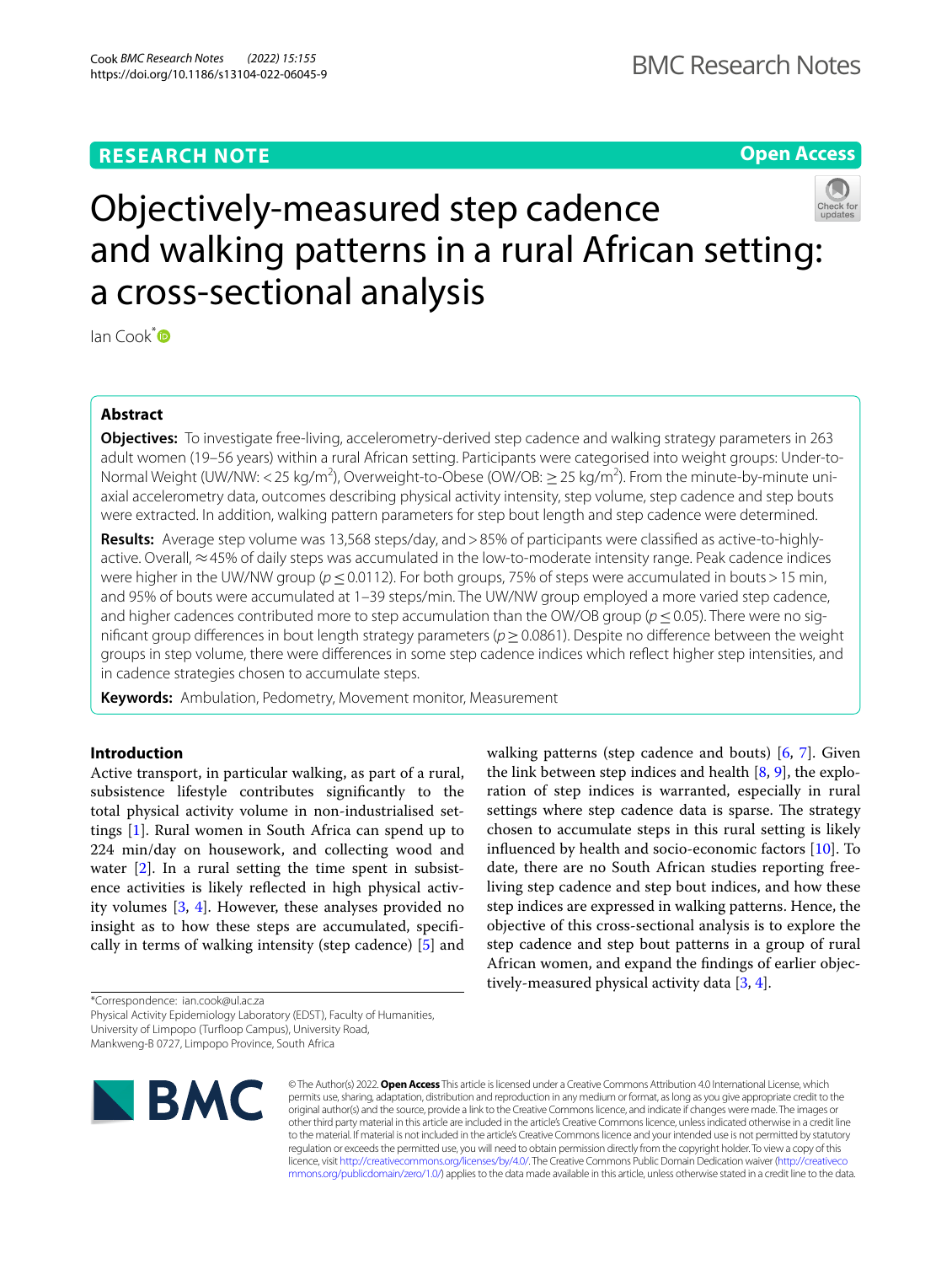## **Main text**

## **Methods**

The data for this analysis has been reported in detail elsewhere [[4\]](#page-6-3). Rural, adult females resident in the Dikgale Health and Demographic Surveillance System site (DHDSS) [[11\]](#page-6-10), were conveniently recruited during 2003–2004 ( $n=263$ ). The participants generally performed subsistence tasks (housework, fetching wood and water, walking).

### *Data collection and initial data reduction*

In short, anthropometric and questionnaire data (health, socio-economic) were collected by trained feld workers [[4\]](#page-6-3). Body Mass Index (BMI) was calculated from stature (m) and body mass (kg) and classifed as underweight-to-normal weight (UW/NW, < 25 kg/ m<sup>2</sup>) and overweight-to-obese (OW/OB,  $\geq$  25 kg/m<sup>2</sup>). A Physical Activity Index (PAI) was calculated from four socio-economic factors  $[3]$  $[3]$ . The presence of disease was defned as diagnosed with and/or on medication for hypertension, diabetes mellitus, heart disease and/or hypercholesterolemia.

Thereafter, participants were asked to wear uni-axial accelerometers (MTI model AM-7164-2.2, Actigraph, LLC, Pensacola, FL, USA) affixed to the waist for seven days. The minute-by-minute data were downloaded from the accelerometers onto a personal computer (Windows Operating System) via an interface unit, for further analysis using specialized software (MAH/UFFE Analyzer version 1.9.0.3; [http://www.mrc-epid.cam.ac.uk/physical](http://www.mrc-epid.cam.ac.uk/physical-activity-downloads/)[activity-downloads/](http://www.mrc-epid.cam.ac.uk/physical-activity-downloads/)). The initial data reduction methodology is described in detail elsewhere [\[4](#page-6-3)].

In addition to minute-by-minute step counts, minuteby-minute acceleration counts were classifed as physical activity volumes of sedentary, light, moderate and vigorous activities using previously defned cut-points (see Additional fle [1](#page-6-11)) [[12,](#page-6-12) [13](#page-6-13)].

#### *Additional data reduction and walking pattern analysis*

For this analysis individual, minute-by-minute data fles (CSV) created with MAH/UFFE were batch-converted to individual Microsoft Excel fles using a custom Microsoft Visual Basic macro. Thereafter, the data for non-valid days and non-wear time (identifed in the initial data reduction) were removed for each individual, minute-byminute Microsoft Excel fle using a customized Microsoft Visual Basic macro. The required step-based, walking cadence and accelerometer count parameters (see Additional fle [1\)](#page-6-11) [[5](#page-6-4), [14–](#page-6-14)[17\]](#page-6-15) were extracted for each cleaned, individual minute-by-minute Microsoft Excel fle using customized Microsoft Visual Basic macros. The resulting summary Microsoft Excel fles were imported into appropriate statistical packages for further analysis.

From the extracted step bout frequency, bout duration and cadence data, additional walking pattern parameters (*G*: Gini index,  $S_{2w}$ : within-subject variability) were estimated using non-binned data for each participant (see Additional file [1](#page-6-11))  $[6, 7]$  $[6, 7]$  $[6, 7]$  $[6, 7]$ . The within-subject variability of bout lengths and cadence was obtained by maximum likelihood estimation methods [[18\]](#page-6-16).

#### *Statistical analysis*

Descriptive statistics comprised means and one standard deviation (sd), median and interquartile range (iqr), and frequencies. Bivariate relationships were examined using linear regression. Relationships between categorical variables were examined through Fisher's Exact Test. For continuous data, independent *t* tests examined diferences between groups. Where required a non-parametric test was employed. A Two-way Analysis of Variance was conducted between BMI groups and the steps accumulated in the four accelerometer count bands. Post hoc multiple comparison tests (Sidak) were run between BMI groups for each accelerometer count band. Independent relationships between walking pattern parameters (*G*,  $S_{2w}$ ) and variables identified as significant during bivarate analyses were examined using forced multiple linear regression models. Model assumptions were examined [[19\]](#page-6-17). Cumulative density plots for step accumulation were constructed for walking bouts, and bouted and unbouted cadence. Heat maps were constructed by bout length, bout frequency and bouted cadence step categories.

Data were analysed using appropriate statistical software (Stata/SE for Windows: Release 17.0 College Station, TX: StataCorp LP, 2021 and GraphPad Prism: version 8.3.0, GraphPad Software, La Jolla CA, 2019). Significance was set at  $p \leq 0.05$ .

## **Results**

Other than age, anthropometric indices and one sociodemographic variable ( $p \le 0.0144$ ), there were no signifcant diferences between BMI groups across basic descriptive characteristics. There was a non-significant tendency for a lower subsistence score in the OW/OB group  $(p=0.083)$  (Table [1\)](#page-2-0).

Walking volume indices (total daily steps and bouts, maximum bout length) were not signifcantly diferent between BMI groups (*p*≥0.0629) (Table [2\)](#page-3-0). Compared with OW/OB participants, UW/NW participants displayed signifcantly higher peak 1-min walking cadences, spent more time walking at cadences  $\geq 100$  steps/min, and accumulated more bouts and longer maximum bouts at ≥100 steps/min ( $p$  ≤ 0.0463). OW/OB participants spent less time in sedentary situations (0 steps/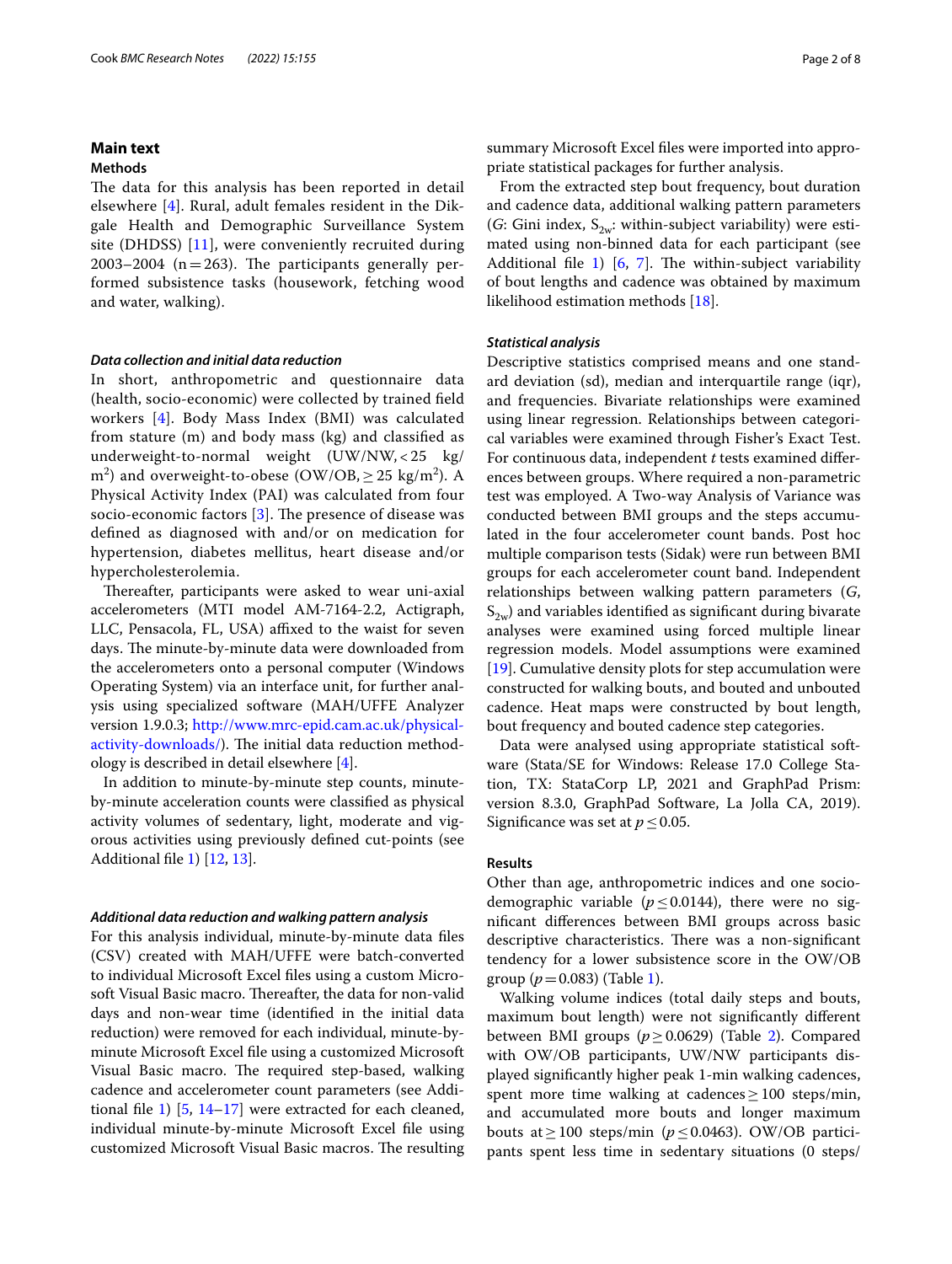|                                                                                 | Combined ( $n = 263$ ) | Under-Normal weight Overweight-Obese<br>$(n=122)$ | $(n = 141)$ | p-value <sup>c</sup> |
|---------------------------------------------------------------------------------|------------------------|---------------------------------------------------|-------------|----------------------|
| Age (years)                                                                     | 35.1 (10.5)            | 33.3 (11.4)                                       | 36.7(9.5)   | 0.0096               |
| Age distribution (quartiles) <sup>a</sup>                                       |                        |                                                   |             |                      |
| 18.7-24.5 years                                                                 |                        | 34.4 (42)                                         | 16.3(23)    | 0.0050               |
| 24.6-36.1 years                                                                 |                        | 23.8 (29)                                         | 26.2(37)    |                      |
| 36.2-42.6 years                                                                 |                        | 18.9(23)                                          | 30.5(43)    |                      |
| 42.7-56.2 years                                                                 |                        | 23.0(28)                                          | 27.0 (38)   |                      |
| BMI ( $kg/m2$ )                                                                 | 26.8(6.0)              | 21.8(2.1)                                         | 31.2(4.7)   | < 0.0001             |
| BMI distribution <sup>a</sup>                                                   |                        |                                                   |             |                      |
| Underweight (< 18.5 kg/m <sup>2</sup> )                                         | 3.0(8)                 |                                                   |             |                      |
| Normal weight $(18.5-24.9 \text{ kg/m}^2)$                                      | 43.3 (114)             |                                                   |             |                      |
| Overweight (25–29.9 kg/m <sup>2</sup> )                                         | 22.8(60)               |                                                   |             |                      |
| Obese (30-34.9 kg/m <sup>2</sup> )                                              | 22.4 (59)              |                                                   |             |                      |
| Severe obesity ( $\geq$ 35 kg/m <sup>2</sup> )                                  | 8.4(22)                |                                                   |             |                      |
| Waist circumference (cm)                                                        | 82.6 (12.9)            | 72.5(6.0)                                         | 91.2 (10.9) | < 0.0001             |
| Disease present (Yes) <sup>ab</sup>                                             | 19.0 (50)              | 18.0(22)                                          | 19.9 (28)   | 0.4144               |
| Electricity inside the house (Yes) <sup>a</sup>                                 | 86.3 (227)             | 86.1 (105)                                        | 86.5 (122)  | 0.5273               |
| Wood used for cooking purposes (Yes) <sup>a</sup>                               | 86.7 (228)             | 89.3 (109)                                        | 84.4 (119)  | 0.1597               |
| One or more persons in the household owns a motor<br>vehicle (Yes) <sup>a</sup> | 18.3 (48)              | 12.3(15)                                          | 23.4(33)    | 0.0144               |
| Water supplied by tap in or around dwelling (Yes) <sup>a</sup>                  | 60.1 (158)             | 59.0 (72)                                         | 61.0(86)    | 0.4205               |
| Physical Activity Index <sup>a</sup>                                            |                        |                                                   |             |                      |
| Low subsistence level (low activity)                                            | 67.7 (178)             | 62.3(76)                                          | 72.3 (102)  | 0.0830               |
| Medium subsistence level (medium activity)                                      | 20.9(55)               | 27.0(33)                                          | 15.6(22)    |                      |
| High subsistence level (high activity)                                          | 11.4(30)               | 10.7(13)                                          | 12.1(17)    |                      |

## <span id="page-2-0"></span>**Table 1** Descriptive statistics of female participants by weight status

Unadjusted values are reported as mean(sd) except<sup>a</sup> %(n)

<sup>b</sup> Disease: diagnosed with and/or on medication for hypertension, diabetes mellitus, heart disease and/or hypercholesterolemia

 $^{\mathsf{c}}$  significant difference, p<0.05: Under-Normal weight (Body Mass Index: <25 kg/m<sup>2</sup>) vs. Overweight-Obese (Body Mass Index:  $\geq$ 25 kg/m2), continuous variables: independent t test; categorical variables: Fisher's exact test

min), but more time in situations resulting in incidental steps (1–19 steps/min), than UW/NW participants ( $p \leq 0.0112$ ). There was a non-significant tendency for OW/OB participants to choose a more varied bout length (higher  $S_{2w}$ ) and longer walking bouts tended to contribute more to patterns of step accumulation (higher *G*), compared with UW/NW participants ( $p \ge 0.0861$ ). In contrast, in UW/NW participants, walking parameters  $(S_{2w}, G)$  for bouted cadence were significantly higher compared with OW/OB participants ( $p \leq 0.005$ ). In other words, UW/NW participants displayed a more varied bouted cadence choice, and higher bouted cadences contributed more to the accumulation of steps, compared with OW/OB participants (Table [2\)](#page-3-0).

For both BMI groups accumulated steps were relatively equally distributed in the Light and Moderate-2-to-Vigorous categories and  $\approx$  45% of daily steps were accumulated in the Moderate-1 accelerometer band (760–1951  $counts/min)$  (Fig. [1](#page-4-0)A). There were no significant

diferences between the BMI groups for steps accumulated in the four accelerometer count bands ( $p \ge 0.0911$ ).

More than 85% of the participants were classifed as active-to-very active, irrespective of BMI status (Fig. [1](#page-4-0)B). There was no association between BMI category and step-defined activity categories ( $p=0.7958$ ).

BMI groups did not difer for average daily steps (Fig. [1](#page-4-0)C,  $p=0.2937$ ) and there was no difference  $(p=0.5633)$  in the average daily steps between overweight (BMI 25–29.9  $\text{kg/m}^2$ ) and obese (BMI  $\geq$  30 kg/ m2 ) participants (13 489 steps/day and 13 153 steps/day, respectively).

For both BMI groups, a greater percentage of total steps were accumulated in longer walking bouts (75% of total steps at>15 min bout length), than shorter, more frequent bouts (see Additional fle [2](#page-6-18): Fig. S1 A).

The majority of the step accumulation occurs at the lower end of the bouted cadence spectrum (see Additional fle [2](#page-6-18): Fig. S1 B). Noticeably, in the UW/NW group,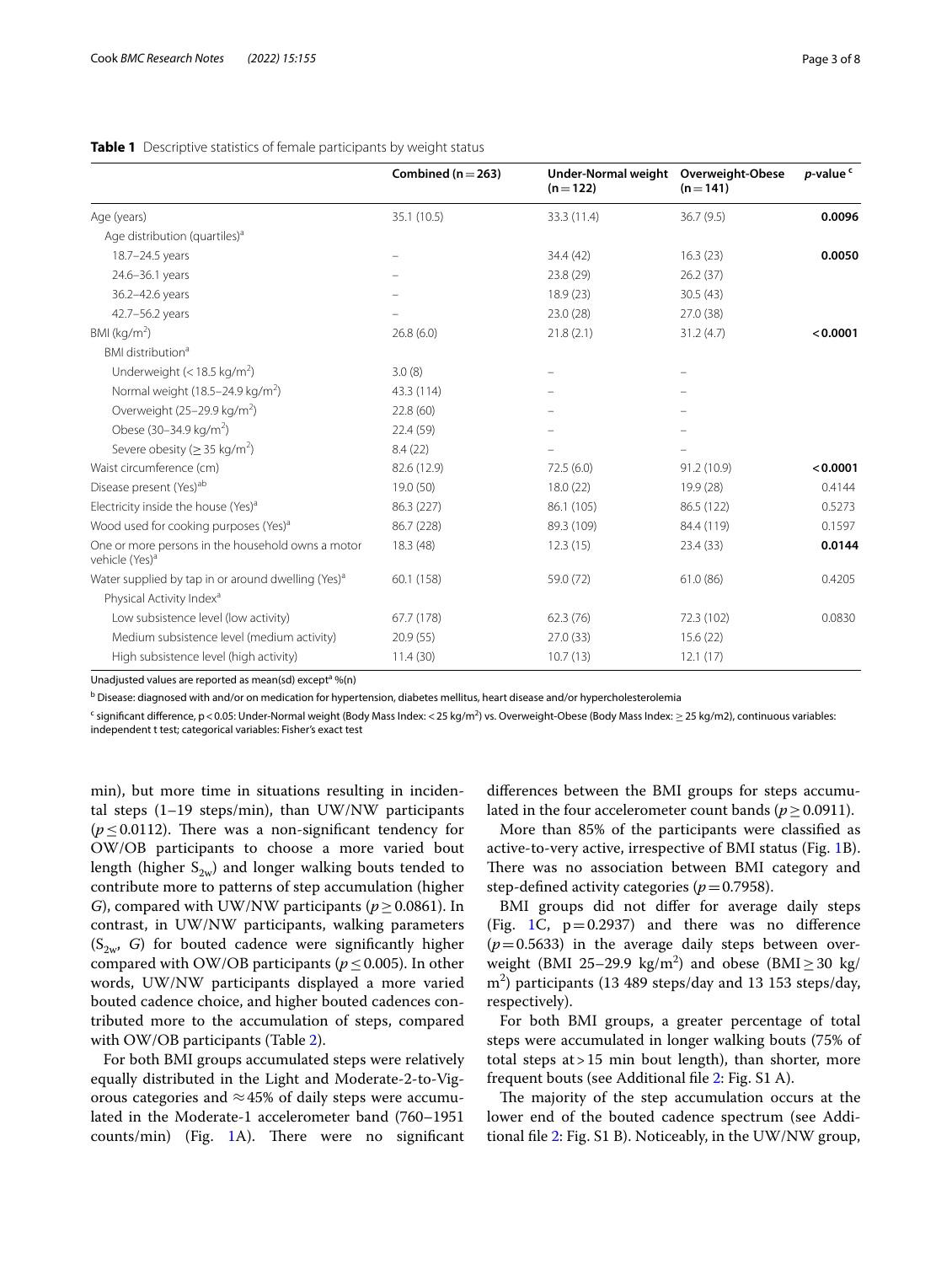## <span id="page-3-0"></span>**Table 2** Descriptive statistics of ambulation indices by weight status

|                                                                         | Combined ( $n = 263$ ) | Under-Normal weight Overweight-Obese<br>$(n=122)$ | $(n=141)$     | $p$ -value <sup>d</sup> |
|-------------------------------------------------------------------------|------------------------|---------------------------------------------------|---------------|-------------------------|
| Number of days monitored                                                |                        |                                                   |               |                         |
| All                                                                     | 5.5(1.6)               | 5.4(1.6)                                          | 5.4(1.6)      | 0.5560                  |
| Weekdays                                                                | 3.7(1.2)               | 3.8(1.2)                                          | 3.7(1.2)      | 0.2037                  |
| Weekend days                                                            | 1.7(0.6)               | 1.7(0.7)                                          | 1.7(0.6)      | 0.4095                  |
| Average steps per day                                                   | 13,568 (3571)          | 13,817 (3599)                                     | 13,353 (3545) | 0.2937                  |
| Total walking bouts $\geq 1$ min (bouts/day)                            | 78 (17)                | 80(17)                                            | 76 (17)       | 0.0629                  |
| Longest walking bout $\geq 1$ min (minutes)                             | 146 (70)               | 144 (66)                                          | 150 (69)      | 0.4672                  |
| Peak 1-min cadence (steps/min)                                          | 114(13)                | 116(13)                                           | 112(12)       | 0.0063                  |
| Peak non-consecutive 30-min cadence (steps/min)                         | 93 (14)                | 94 (14)                                           | 91(13)        | 0.0564                  |
| Peak consecutive 30-min cadence (steps/min)                             | 63 (16)                | 64 (16)                                           | 62(16)        | 0.2932                  |
| Time in cadence band (min/day) <sup>a</sup>                             |                        |                                                   |               |                         |
| 0 steps/min                                                             | 273 (123)              | 289 (105)                                         | 248 (117)     | 0.0006                  |
| 1-19 steps/min (Incidental movement)                                    | 332 (76)               | 324 (62)                                          | 341 (80)      | 0.0112                  |
| 20-39 steps/min (Sporadic movement)                                     | 108 (50)               | 110(46)                                           | 106 (52)      | 0.6449                  |
| 40-59 steps/min (Purposeful steps)                                      | 47(26)                 | 47(25)                                            | 47(28)        | 0.8888                  |
| 60-79 steps/min (Slow walking)                                          | 22(11)                 | 21(10)                                            | 22(12)        | 0.9948                  |
| 80-99 steps/min (Medium walking)                                        | 19(15)                 | 20(13)                                            | 19(17)        | 0.8434                  |
| 100-119 steps/min (Brisk walking)                                       | 17(17)                 | 19(17)                                            | 13(15)        | 0.0096                  |
| $\geq$ 120 steps/min (Including all faster ambulation)                  | 1(3)                   | 1(4)                                              | 1(2)          | 0.0209                  |
| Walking pattern <sup>b</sup>                                            |                        |                                                   |               |                         |
| Bout length                                                             |                        |                                                   |               |                         |
| $S_{2w}$                                                                | 1.167(0.116)           | 1.154(0.115)                                      | 1.178(0.115)  | 0.0894                  |
| G                                                                       | 0.589(0.046)           | 0.584(0.045)                                      | 0.594(0.046)  | 0.0861                  |
| Cadence                                                                 |                        |                                                   |               |                         |
| Bouted $S_{2w}$                                                         | 1.274 (0.099)          | 1.292 (0.083)                                     | 1.258 (0.108) | 0.0050                  |
| <b>Bouted G</b>                                                         | 0.631(0.038)           | 0.638(0.031)                                      | 0.625(0.420)  | 0.0040                  |
| Unbouted $S_{2w}$                                                       | 1.394 (0.107)          | 1.400 (0.108)                                     | 1.389 (0.106) | 0.3971                  |
| Unbouted G                                                              | 0.675(0.037)           | 0.677(0.037)                                      | 0.673(0.037)  | 0.4011                  |
| Bout characteristics for step cadence $\geq$ 100 steps/min <sup>a</sup> |                        |                                                   |               |                         |
| Total walking bouts $\geq 1$ min (bouts/day <sup>-1</sup> )             | 7(6)                   | 8(4)                                              | 5(5)          | 0.0179                  |
| Maximum bout duration $\geq 1$ min (minutes)                            | 5.3(5.8)               | 6.0(5.5)                                          | 4.5(5.7)      | 0.0463                  |
| Proportion of all walking bouts (%)                                     |                        |                                                   |               |                         |
| $\geq$ 1 min bout                                                       | 7.7(7.6)               | 8.4(7.1)                                          | 7.1(8.1)      | 0.0666                  |
| 1 min bout                                                              | 3.2(3.3)               | 3.6(2.9)                                          | 2.9(3.9)      | 0.0960                  |
| 2 min bout                                                              | 1.5(1.7)               | 1.6(1.7)                                          | 1.3(1.6)      | 0.0941                  |
| 5 min bout                                                              | 0.3(0.6)               | 0.3(0.6)                                          | 0.3(0.6)      | 0.2617                  |
| $\geq$ 10 min bout                                                      | 0.3(0.7)               | 0.3(0.9)                                          | 0.2(0.6)      | 0.1413                  |

Unadjusted values are reported as mean (sd) except

<sup>a</sup> Median (iqr)

<sup>b</sup> S<sub>2w</sub>: within-subject distribution, *G*: Gini coefficient

 $^{\mathsf{c}}$  bouted: average cadence within a continuous bout of steps (bout $\geq$  1 min), unbouted: minute-by-minute cadence

<sup>d</sup> significant difference, *p*<0.05: Under-Normal weight (Body Mass Index:<25 kg/m<sup>2</sup>) vs. Overweight-obese (Body Mass Index:≥25 kg/m<sup>2</sup>), continuous variables: independent *t* test or Mann–Whitney *U* test; categorical variables: Fisher's exact test

in the range of 50–90% of the percentage of total steps accumulated, steps were accumulated at higher bouted cadences.

When ignoring walking bouts, and only considering the minute-by-minute accumulation of steps (unbouted), a greater number of steps are accumulated at higher walking cadences (see Additional fle [1:](#page-6-11) Fig. S1 C) compared with bouted cadence steps (see Additional fle [1](#page-6-11): Fig. S1 B). The difference between the BMI groups was not as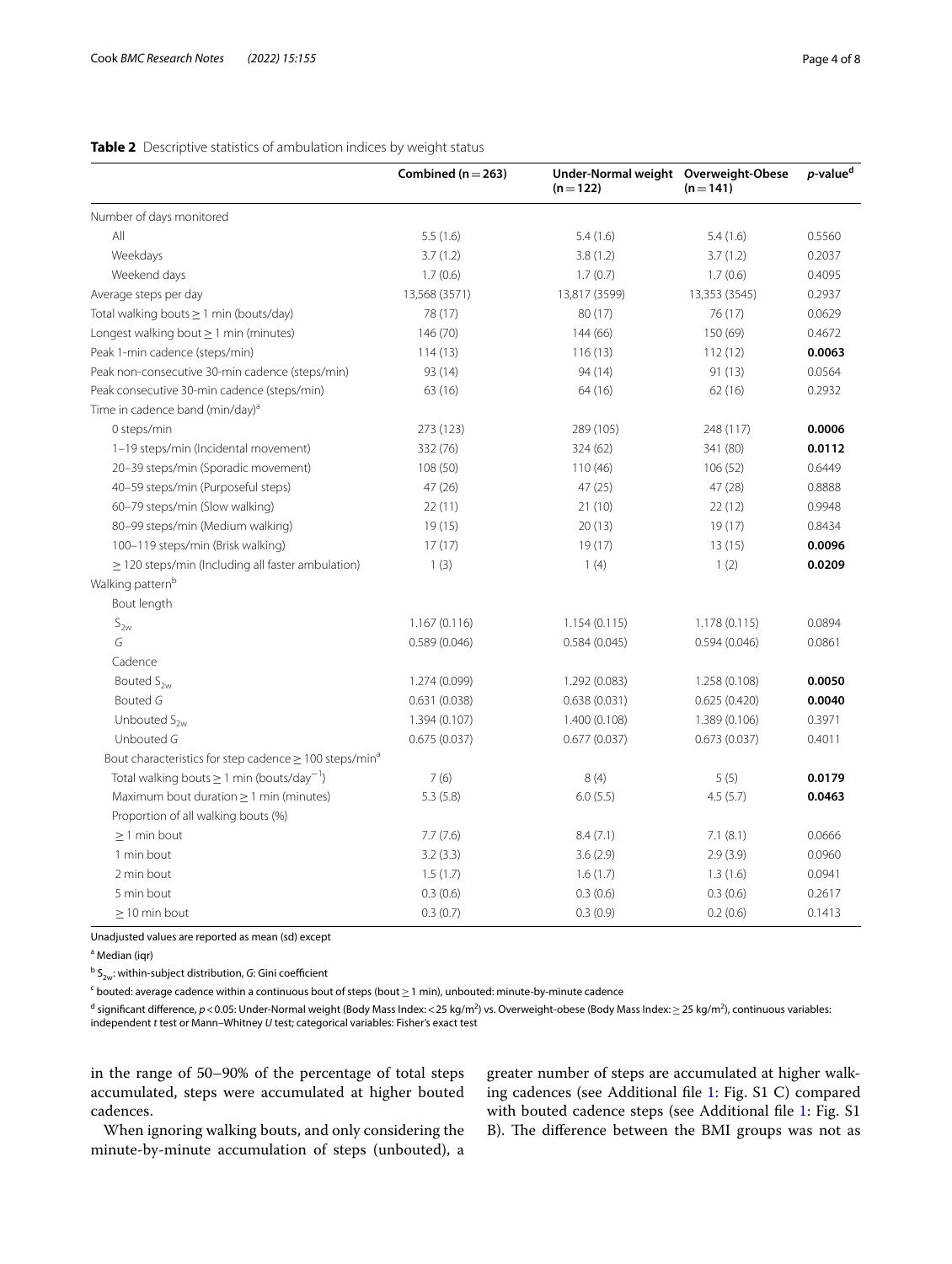<span id="page-4-0"></span>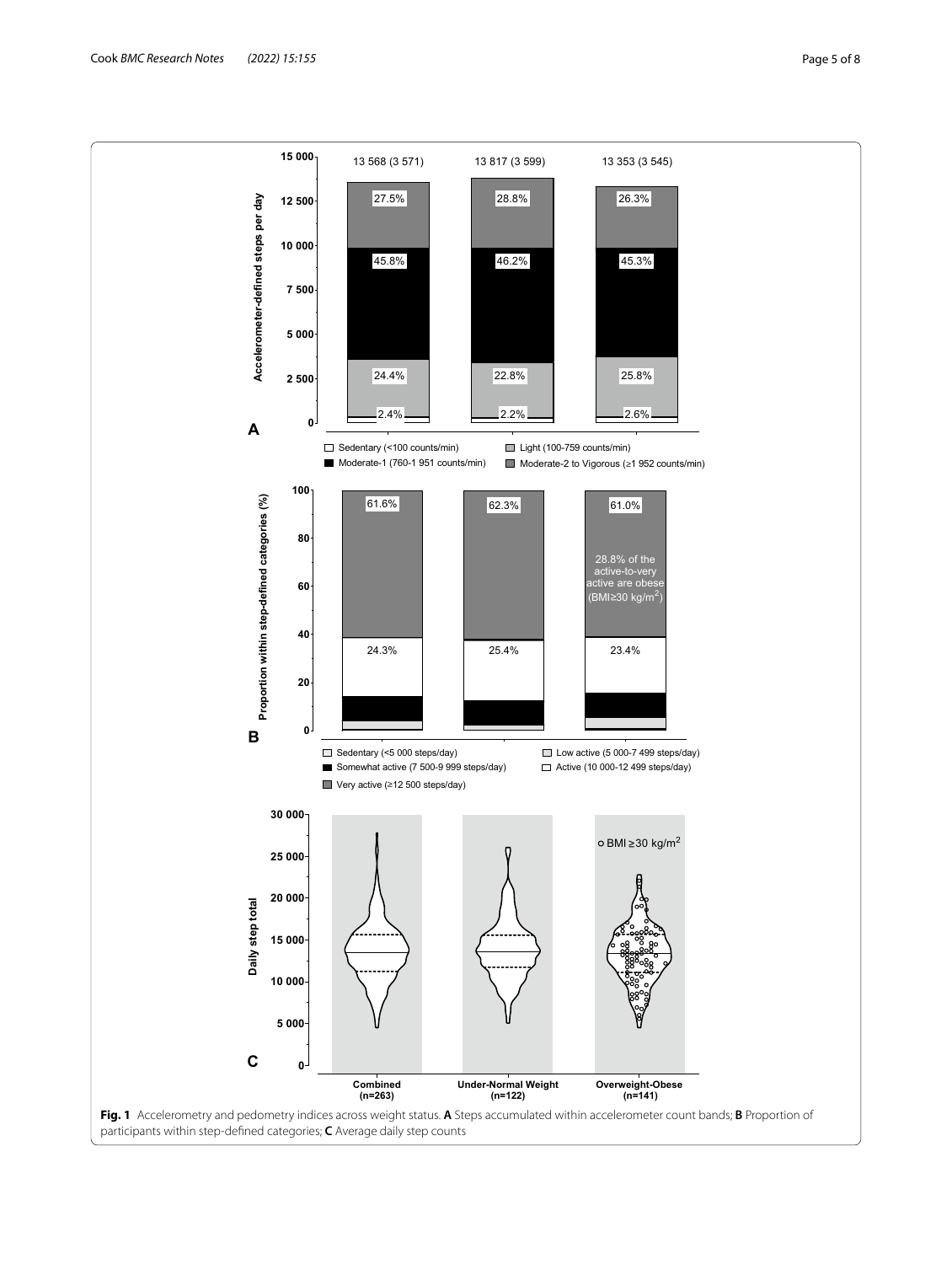marked as for the bouted cadence step accumulation pattern in Additional fle [2:](#page-6-18) Fig. S1 B.

There was a general similarity in the distribution of walking bout length and frequency patterns across cadence bands (see Additional fle [3:](#page-6-19) Fig. S2 A–C). Approximately 95% of walking bouts were accumulated in the lowest two walking cadences (1–39 steps/ min), with approximately 82% of walking bouts accumulated in the lowest cadence (1–19 steps/min) primarily through fewer, longer bout lengths. Walking  $cadences \geq 60$  steps/min were associated with reductions in walking bout length and frequency, and the trend was consistent across BMI groups. Walking bouts were rare at cadences  $\geq$  100 steps/min with a frequency of  $\leq$  5 bouts over the monitoring period (see Additional fle [3](#page-6-19): Fig. S2 A–C).

In bivariate analyses, walking bout length  $S_{2w}$  and *G* were not signifcantly associated with age, BMI, disease presence, PAI or any of the components of PAI ( $p \ge 0.063$ ). Bouted cadence S<sub>2</sub> and G were significantly and inversely associated only with BMI  $(p<0.001)$ . Age, presence of disease, availability of electricity in the dwelling and PAI were signifcantly associated with unbouted cadence  $S_{2w}$  and *G* ( $p \le 0.038$ ). Hence, forced multiple linear regression models were run with age, presence of disease and availability of electricity or PAI as independent variables, and unbouted cadence  $S_{2w}$  and *G* as dependent variables. All model assumptions were met. Independent of age  $(p=0.140)$  and the presence of disease  $(p=0.054)$ , availability of electricity in the dwelling was inversely and signifcantly associated with unbouted cadence S<sub>2w</sub> ( $p$  = 0.040,  $β$  = − 0.0392) (Model:  $p=0.0042$ , adjusted  $R^2=0.0386$ ). Similarly, independent of age ( $p=0.132$ ), the presence of disease ( $p=0.049$ ,  $\beta$  = +0.01149) and availability of electricity in the dwelling ( $p=0.042$ ,  $\beta=-0.01344$ ) were significantly associated with unbouted cadence *G* (Model: *p*=0.0037, adjusted  $R^2$ =0.0395). PAI was not significant in any model (*p*≥0.061).

## **Discussion**

This analysis is novel in that, as far as the author is aware, this is the frst step cadence and walking pattern analysis from a South African context, specifcally a rural setting. The major findings are first that there was no difference between the weight groups in average daily step volumes. Second, there were signifcant diferences between weight groups in some step cadence indices which suggest higher step intensities. Third, cadence strategies chosen to accumulate steps difered between weight groups and walking pattern parameters were signifcantly associated with anthopometric, health and socio-economic variables.

DHDSS females accumulate nearly 5000 uncensored steps/day more compared with females from a highly industrialised setting (NHANES), and accumulate a greater percentage of steps in the moderate-2-to-vigorous accelerometer band and a lower percentage of steps in the sedentary-to-light accelerometer band  $(+6\%$  and −7%, respectively) [\[17](#page-6-15)]. Interestingly, the percentage of steps accumulated in the moderate-1 accelerometer band is similar (DHDSS: 45.8% versus NHANES: 46.7%) [[17](#page-6-15)]. Furthermore DHDSS females spend 61 min less time in the 1–19 steps/min cadence band and 62 min more time in the 20–119 steps/min cadence bands, compared with NHANES females [[20\]](#page-6-20). Peak 1-min and 30-min cadences are 13% and 33% higher in DHDSS females, respectively [\[21\]](#page-6-21).

The OW/OB group use a less varied choice of bouted step cadence during ambulation, and a more equal distribution of bouted step cadences determines step accumulation. A lower walking speed results in a lower energy cost [[22\]](#page-7-0) and a lower step cadence can reduce the perception of effort in obese individuals  $[23]$  $[23]$  $[23]$ . Choosing a slower speed, over a set distance lowers the relative effort and perception  $[22, 23]$  $[22, 23]$  $[22, 23]$  but increases walking bout length. Indeed, although not statistically significant ( $p \le 0.0861$ ), OW/OB walking bout length parameters indicated a more varied choice of bout length, and longer walking bouts.

Not having electricity supplied into the dwelling, will likely result in an increase in physical movement patterns through manual activities and an increased reliance on collecting wood for cooking and heating purposes  $[3]$  $[3]$  $[3]$ . This could explain the more varied choice in unbouted cadence and higher unbouted cadences contributing to overall step volume. The presence of disease would require more regular visits to clinics and hospitals which are on average  $\approx$  5 km from rural homesteads [[24–](#page-7-2)[26\]](#page-7-3). Average self-report walking time to a clinic is 62.3 min, and assuming walking speeds of 2–4 km/hour [[27](#page-7-4)], a 5 km trip would result in walking bouts of 60–150 min. This would likely result in higher step cadences contributing more to step accumulation.

In conclusion, this report suggests that rural African women, within a specifc setting, accumulate high step volumes through choices in bout length and cadence patterns which are informed by anthopometric, health and socio-economic variables.

## **Limitations**

Due to the cross-sectional, convenience sampling in this study, the results cannot be readily generalized to the respective rural population from whence the participants were recruited.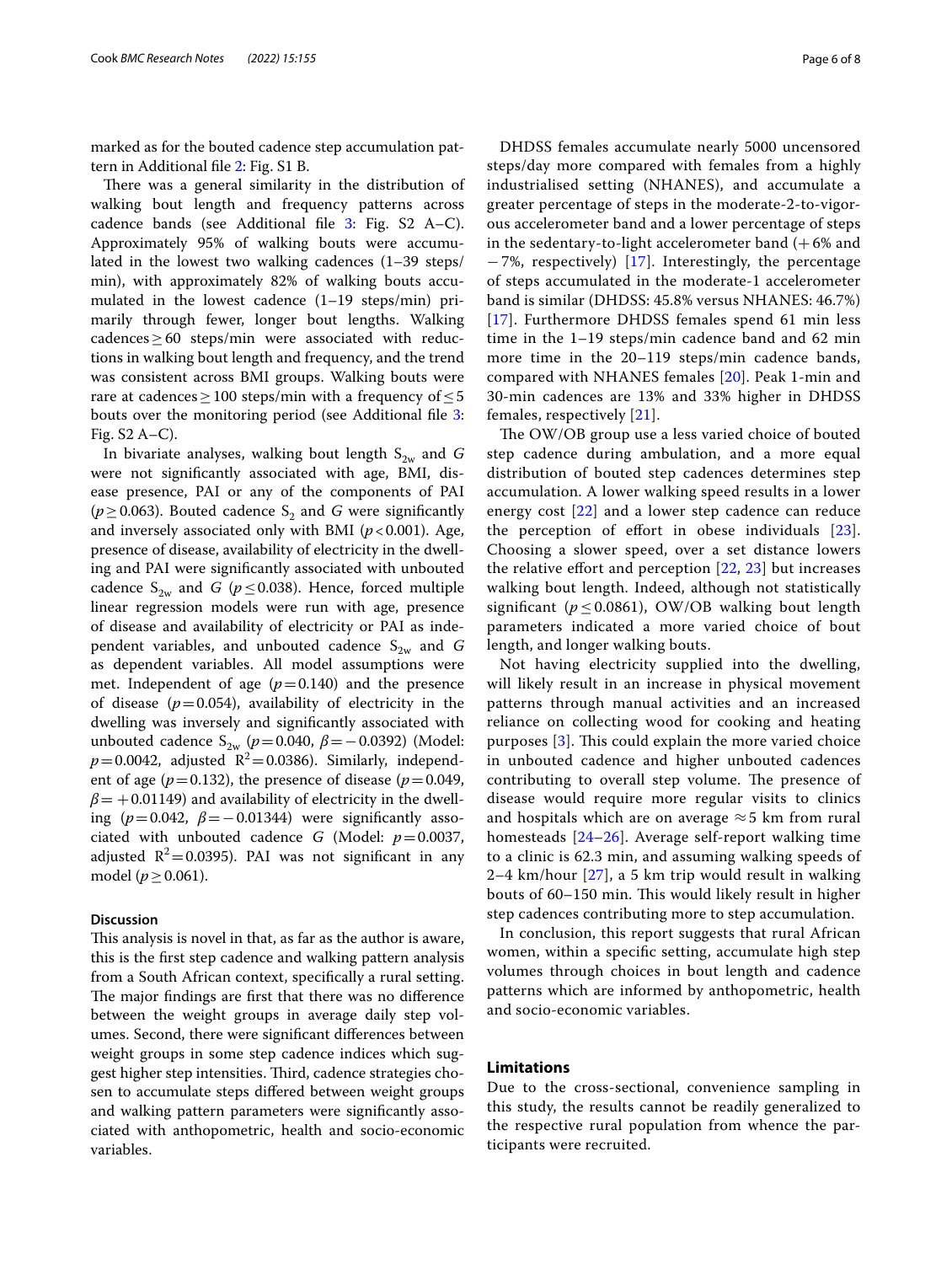#### **Abbreviations**

DHDSS: Demographic and Health Surveillance System Site; BMI: Body Mass Index; *G*: Gini index; NW: Normal weight; OB: Obese; OW: Overweight; PAI: Physical Activity Index; UW: Under weight;  $S_{2w}$ : Within-subject variability.

## **Supplementary Information**

The online version contains supplementary material available at [https://doi.](https://doi.org/10.1186/s13104-022-06045-9) [org/10.1186/s13104-022-06045-9](https://doi.org/10.1186/s13104-022-06045-9).

<span id="page-6-18"></span><span id="page-6-11"></span>**Additional fle 1: Defnitions.docx.** Detailed defnitions of accelerometer cut-points, and step-based and walking cadence parameters

**Additional fle 2**: **Figure S1.** Cumulative distribution of total steps as a function of walking indices. **A**. Accumulation of steps by bout length; **B**. Accumulation of steps by bouted cadence; **C**. Accumulation of steps by unbouted cadence

<span id="page-6-19"></span>**Additional fle 3**: **Figure S2.** The distribution of walking bouts and bout frequency across bouted cadence categories. **A**. Full sample (112 774 walking bouts); **B**. UW/NW group (54 282 walking bouts); **C**. OW/OB group (58 492 walking bouts)

#### **Acknowledgements**

The author would like to thank the communities, participants and feld workers of the Dikgale Demographic and Health Surveillance System Site.

### **Author contributions**

IC was the principal investigator of the data on which this manuscript is based, who initiated the research, wrote the research proposal, supervised the feld work and data entry, analyzed the data and wrote the manuscript. The author read and approved the fnal manuscript.

#### **Funding**

The Research Development and Administration Division of the University of Limpopo (Turfoop Campus) and the Institutional Research Development Programme (Award number GUN#2053706) of the National Research Foundation of South Africa supported the initial study on which this manuscript is based [\[4](#page-6-3)].

## **Availability of data and materials**

The data analysed during the current study are not publicly available due to the original consent and ethics approval not containing approval from the participants for data sharing. Reasonable requests would be considered in consultation with the University of Limpopo Ethics Committee and the various community leaders.

## **Declarations**

## **Ethics approval and consent to participate**

Ethics approval for the initial data collection [[4](#page-6-3)] was obtained from the University of Limpopo Research Ethics Committee. The ethical letter was dated December 14, 2005 (SREC 2004/538–562). The participants recruited into the original studies were informed about the study objectives, expected outcomes, benefts and the risks associated with it. Written informed consent was obtained from the participants before interviews and measurements.

### **Consent for publication**

Not applicable.

#### **Competing interests**

The author declares no competing interests.

Received: 20 October 2021 Accepted: 20 April 2022 Published online: 04 May 2022

#### **References**

- <span id="page-6-0"></span>Bull FC, Armstrong TP, Dixon T, Ham S, Neiman A, Pratt M: Physical inactivity. In: Comparative quantifcation of health risks. Global and regional burden of disease attributable to selected major risk factors. Volume 1, edn. Edited by Ezzati M, Lopez AD, Rodgers A, Murray CJL. Geneva, Switzerland: World Health Organization; 2004: 730–881.
- <span id="page-6-1"></span>2. Chobokoane N, Budlender D. Activities over time-further analysis of the time use survey, vol. 04. Pretoria: Statistics South Africa; 2002.
- <span id="page-6-2"></span>Cook I, Alberts M, Lambert EV. Development of a four-item physical activity index from information about subsistence living in rural African women: a descriptive, cross-sectional investigation. Int J Behav Nutr Phys Act. 2009;6:75.
- <span id="page-6-3"></span>4. Cook I, Alberts M, Lambert EV. Infuence of cut-points on patterns of accelerometry-measured free-living physical activity in rural and urban black South African women. J Phys Act Health. 2012;9:300–10.
- <span id="page-6-4"></span>5. Tudor-Locke C, Han H, Aguiar EJ, Barreira TV, Schuna JM Jr, Kang M, et al. How fast is fast enough? Walking cadence (steps/min) as a practical estimate of intensity in adults: a narrative review. Br J Sports Med. 2018;52:776–88.
- <span id="page-6-5"></span>6. Lord S, Chastin SFM, McInnes L, Little L, Briggs P, Rochester L. Exploring patterns of daily physical and sedentary behaviour in communitydwelling older adults. Age Ageing. 2011;40:205–10.
- <span id="page-6-6"></span>7. Rochester L, Chastin SFM, Lord S, Baker K, Burn DJ. Understanding the impact of deep brain stimulation on ambulatory activity in advanced Parkinson's disease. J Neurol. 2012;259:1081–6.
- <span id="page-6-7"></span>8. Paluch AE, Bajpai S, Bassett DR, Carnethon MR, Ekelund U, Evenson KR, et al. Daily steps and all-cause mortality: a meta-analysis of 15 international cohorts. Lancet Public Health. 2022;7:e219–28.
- <span id="page-6-8"></span>9. Paluch AE, Gabriel KP, Fulton JE, Lewis CE, Schreiner PJ, Sternfeld B, et al. Steps per day and all-cause mortality in middle-aged adults in the Coronary Artery Risk Development in Young Adults Study. JAMA Netw Open. 2021;4: e2124516.
- <span id="page-6-9"></span>10. Panter-Brick C. Issues of work intensity, pace, and sustainability in relation to work context and nutritional status. Am J Hum Biol. 2003;15:498–513.
- <span id="page-6-10"></span>11. Alberts M, Dikotope SA, Choma SR, Masemola ML, Modjadji SE, Mashinya F, et al. Health & demographic surveillance system profle: The Dikgale health and demographic surveillance system. Int J Epidemiol. 2015;44:1565–71.
- <span id="page-6-12"></span>12. Matthews CE. Calibration of accelerometer output for adults. Med Sci Sports Exerc. 2005;37:S512–22.
- <span id="page-6-13"></span>13. Matthews CE, Ainsworth BE, Thompson RW, Bassett DR. Sources of variance in daily physical activity levels as measured by an accelerometer. Med Sci Sports Exerc. 2002;34:1376–81.
- <span id="page-6-14"></span>14. Tudor-Locke C, Craig C, Brown W, Clemes S, De Cocker K, Giles-Corti B, et al. How many steps/day are enough? For adults. Int J Behav Nutr Phys Act. 2011;8:79.
- 15. Tudor-Locke C, Aguiar EJ, Han H, Ducharme SW, Schuna JM, Barreira TV, et al. Walking cadence (steps/min) and intensity in 21–40 year olds: CADENCE-adults. Int J Behav Nutr Phys Act. 2019;16:8.
- 16. Tudor-Locke C, Ducharme SW, Aguiar EJ, Schuna JM, Barreira TV, Moore CC, et al. Walking cadence (steps/min) and intensity in 41 to 60-yearold adults: the CADENCE-adults study. Int J Behav Nutr Phys Act. 2020;17:137.
- <span id="page-6-15"></span>17. Tudor-Locke C, Johnson WD, Katzmarzyk PT. Accelerometerdetermined steps per day in US Adults. Med Sci Sports Exerc. 2009;41:1384–91.
- <span id="page-6-16"></span>18. Jenkins S: LOGNFIT: Stata module to ft lognormal distribution by maximum likelihood. In: EconPapers. 2013. [https://econpapers.repec.](https://econpapers.repec.org/RePEc:boc:bocode:s456824) [org/RePEc:boc:bocode:s456824.](https://econpapers.repec.org/RePEc:boc:bocode:s456824) Accessed 19 Oct 2021.
- <span id="page-6-17"></span>19. Mehmetoglu M: REGCHECK: Stata module to examine regression assumptions. In: EconPapers. 2014. [https://econpapers.repec.org/](https://econpapers.repec.org/RePEc:boc:bocode:s457943) [RePEc:boc:bocode:s457943.](https://econpapers.repec.org/RePEc:boc:bocode:s457943) Accessed 19 Oct 2021.
- <span id="page-6-20"></span>20. Tudor-Locke C, Camhi SM, Leonardi C, Johnson WD, Katzmarzyk PT, Earnest CP, et al. Patterns of adult stepping cadence in the 2005–2006 NHANES. Prev Med. 2011;53:178–81.
- <span id="page-6-21"></span>21. Tudor-Locke C, Brashear MM, Katzmarzyk PT, Johnson WD. Peak stepping cadence in free-living adults: 2005–2006 NHANES. J Phys Act Health. 2012;9:1125–9.